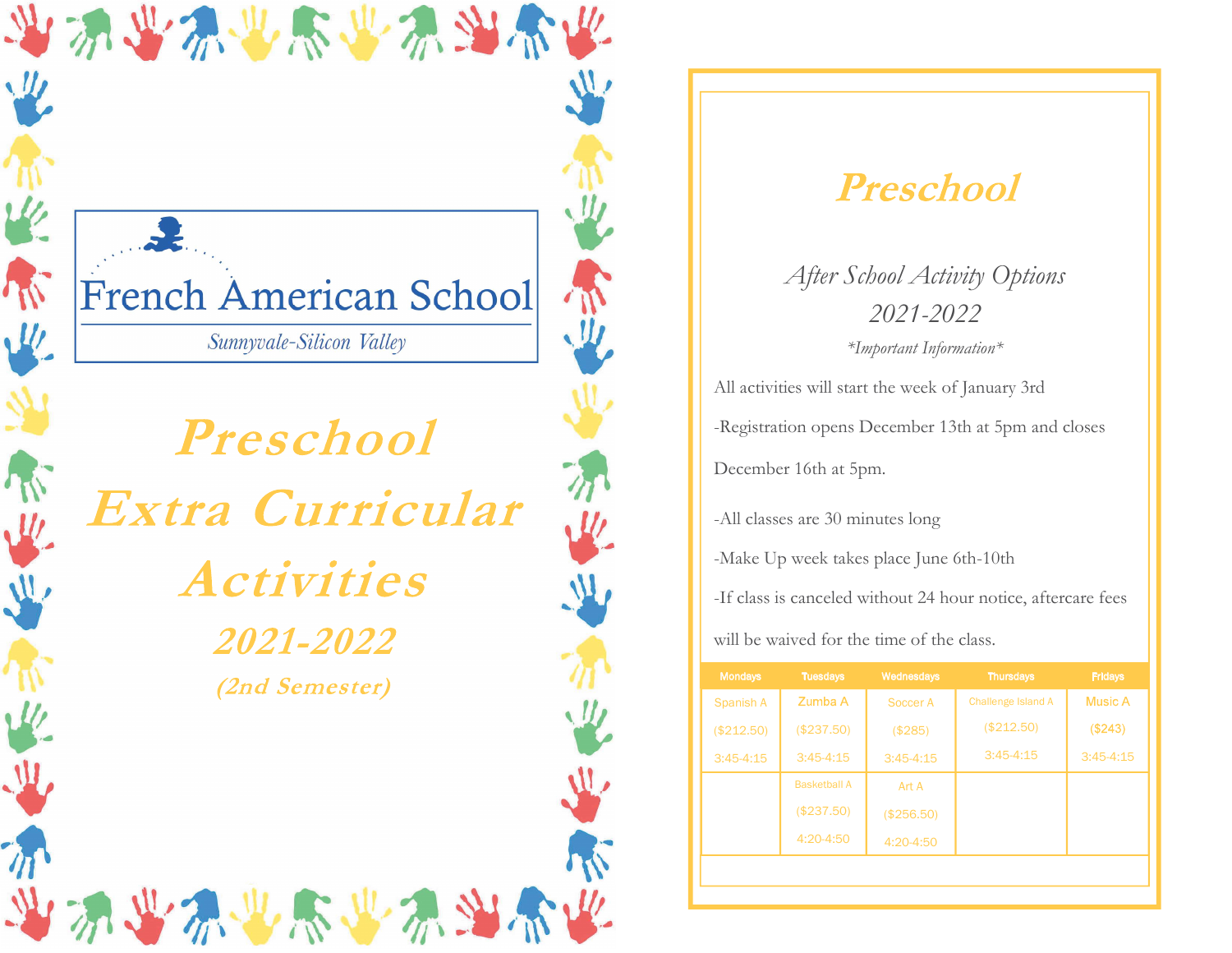



Students are encouraged to have fun while learning how to use basic vocabulary through games, crafts, music and cultural songs.

### Spanish A

- Grades: Pre-School  $\bullet$
- Times: Mondays 3:45-4:15pm  $\bullet$
- Location: Pre-K 1 Classroom  $\bullet$
- Price: \$212.50 includes (\$12.50 per session)  $\bullet$
- Length: 17 Sessions  $\bullet$
- Maximum: 8 Students  $\bullet$



Zumba kids features the famous Zumba fitness music, rhythms and beats along with Zumba choreography broken in kids-friendly routine. Giving children an outlet to jump, dance, shake and swing their hips , while they learn team work, self-confidence, overcome fears and gain coordination.

## Zumba A

- Grades: Pre-School  $\bullet$
- Times: Tuesdays 3:45-4:15pm  $\bullet$
- Location: Pre-K 1 Classroom
- Price: \$237.50 includes (\$12.50 per session)  $\bullet$
- Length: 19 Sessions  $\bullet$
- Maximum: 8 Students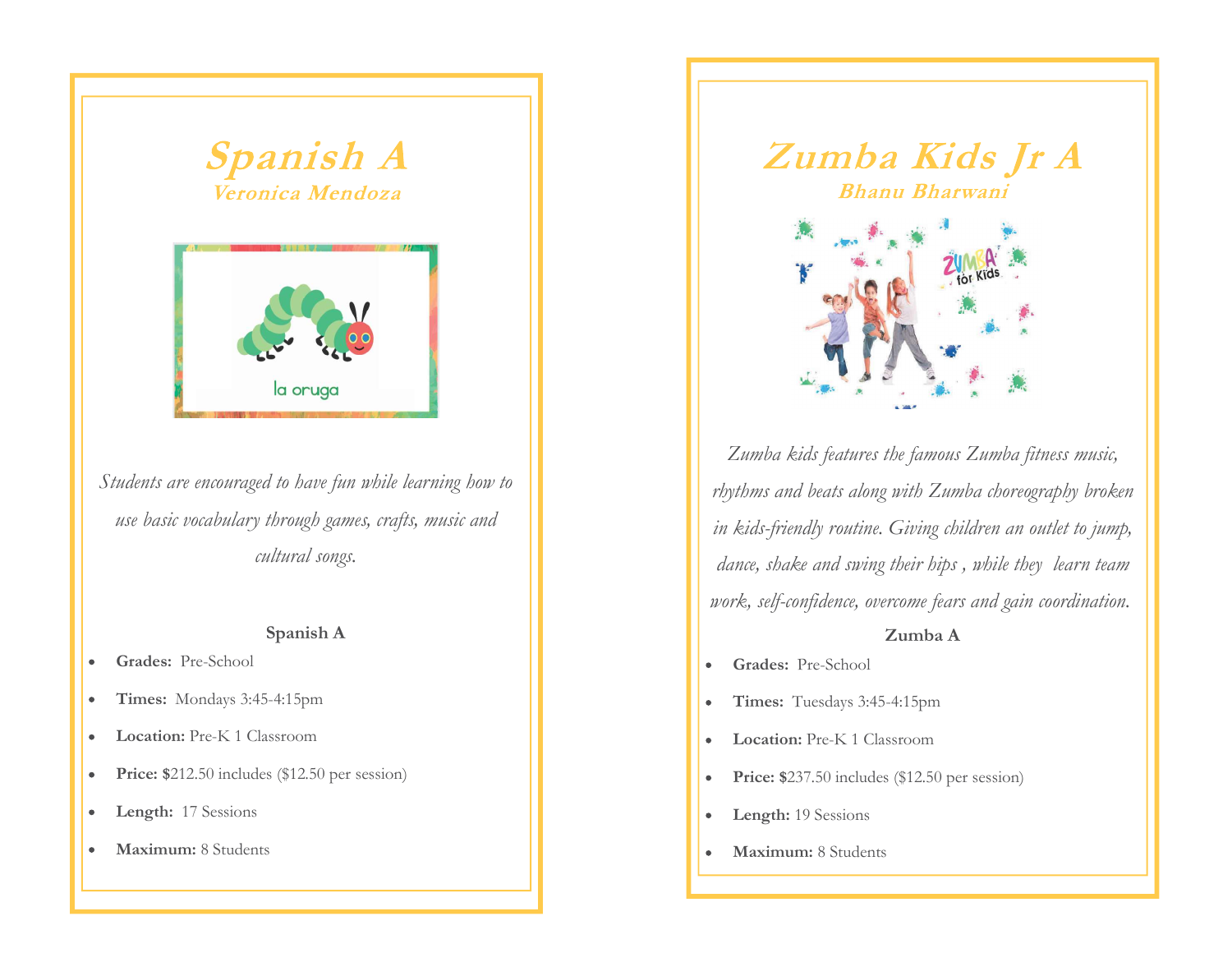

The after school basketball program will involve students  $\begin{array}{|c|c|} \hline \textbf{B} \textbf{a} \textbf{s} \textbf{k} \textbf{e} \textbf{t} \textbf{b} \textbf{a} \textbf{I} \textbf{I} \textbf{A} & & \textbf{\textit{Soc}} \\ \hline \textbf{A} \textbf{b} \textbf{c} \textbf{d} \textbf{c} \textbf{b} \textbf{c} \textbf{b} \textbf{c} \textbf{b} \textbf{c} \textbf{d} \textbf{d} \textbf{d} \textbf{d} \textbf{d} \textbf{d} \textbf{d} \textbf{d} \textbf{d} \textbf{d}$ providing them with fun and skill-based experience. All ages will obtain better practice with hand-eye coordination and improved motor skills. Lessons, drills, and fun games will be used to better each student's abilities and improve their skills. No matter their experience they will find something useful to better their skills in basketball. Most importantly they will have fun and hopefully find this as a new favorite activity that they will carry on with their future.

### Basketball A

- Grades: Pre-School
- Times: Tuesdays 4:20-4:50pm  $\bullet$
- Location: Outside Grass (If raining class will be cancelled)
- Price: \$237.50 includes (\$12.50 per session)  $\bullet$
- Length: 19 Sessions  $\bullet$
- Maximum: 8 Students



Students will learn basic soccer skills, positions, and goal keeping through games and drills. As an alternate Jaime will teach life skills such as, respect and discipline.

### Soccer A

- Grades: Pre-School
- Times: Wednesdays 3:45-4:15pm  $\bullet$
- Location: Outside Grass (If raining class will be cancelled)
- Prices: \$285 includes (\$15.00 per session)  $\bullet$
- Length: 19 Sessions
- Maximum: 8 Students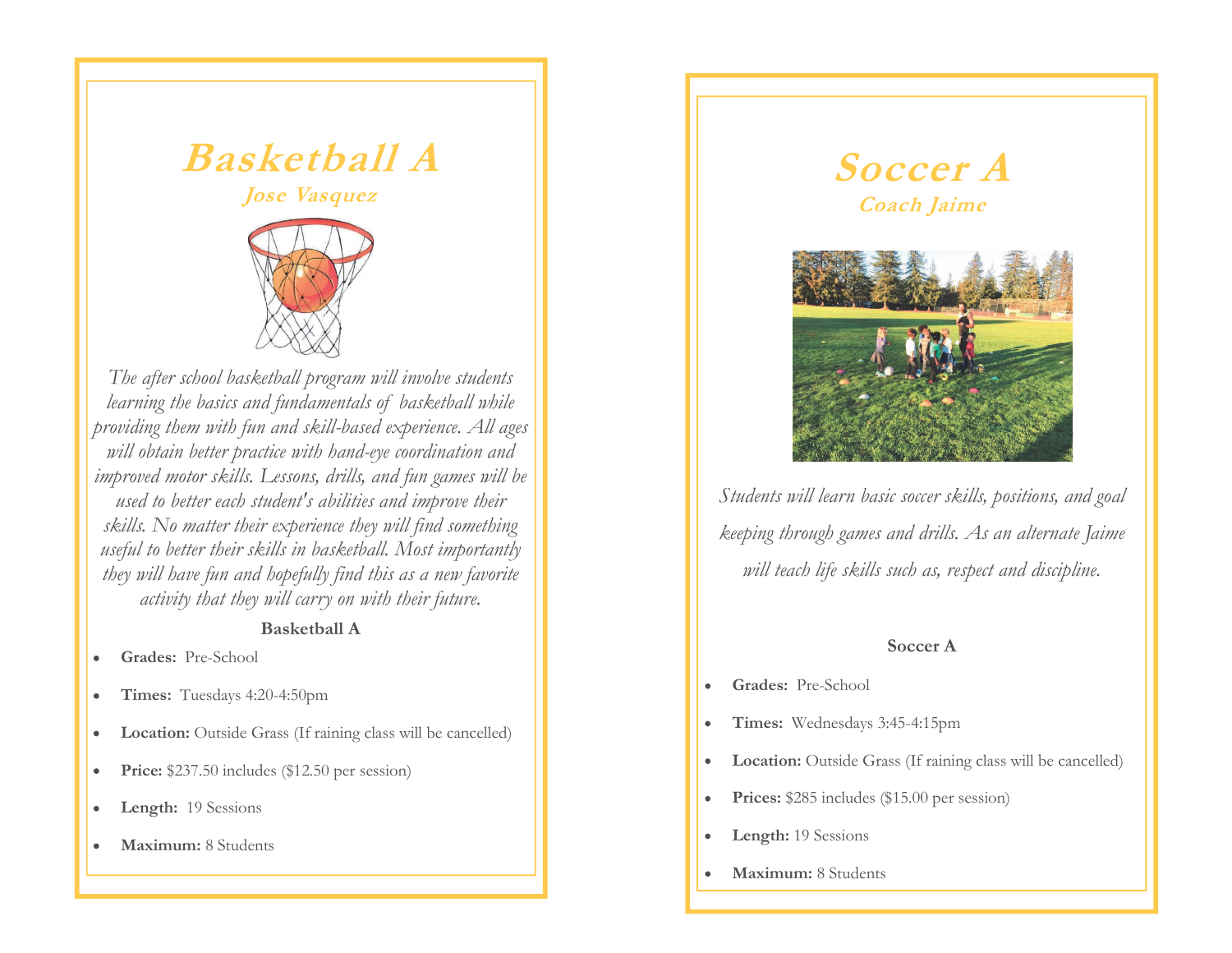

Art A<br>
Roxana Romero-Vega<br>
Through this art program, students will learn the value of<br>
Through this art program, students will learn the value of<br>
Through this art program, students will learn the value of<br>
The control of creative expression, individuality and stress relief. While engaging the students in hands-on, messy (at times) expressive art activities, we will utilize simple art tools and exercis-**Exama Romero-Vega**<br> **Exama Romero-Vega**<br>
Through this art program, students will learn the value of<br>
creative expression, individuality and stress relief. While<br>
engaging the students in hands-on, messy (at times) expres-

#### Art A

- Grades: Pre-School  $\bullet$
- Times: Wednesdays 4:20-4:50pm  $\bullet$
- Location: Pre-K 1 Classroom  $\bullet$
- Prices: \$256.50 includes (\$13.50 per session)  $\bullet$
- Length: 19 Sessions  $\bullet$
- Maximum: 8 students  $\bullet$



Challenge Island is an award winning, STEAM program designed to engage students in the engineering process. We provide a creative space for children to work together, use critical thinking and problem solving skills.

Animal Island© Calling all creature-loving kids to Challenge Island's  $\mathbb B$  Animal Island  $T_M$  adventure! You and a group of friends will engineer your way through the Animal Kingdom exploring life in **Challenge Island Staff**<br>
Challenge Island Staff<br>
Challenge Island is an award winning, STEAM program designed to<br>
condenge Island is an award winning, STEAM program designed to<br>
engage students in the engineering process Challenge Island Staff<br>
Challenge Island Staff<br>
Challenge Island is an award winning, STEAM pregram designed to<br>
The propage students in the engineering process. We provide a creative space<br>
or children to work together, u

### Challenge Island A

- Grades: Pre-K
- Times: Thursdays 3:45-4:15pm  $\bullet$
- Location: Pre-K 1 Classroom
- Prices: \$212.50 includes (\$12.50 per session)  $\bullet$
- Length: 19 Sessions  $\bullet$
- Maximum: 8 students